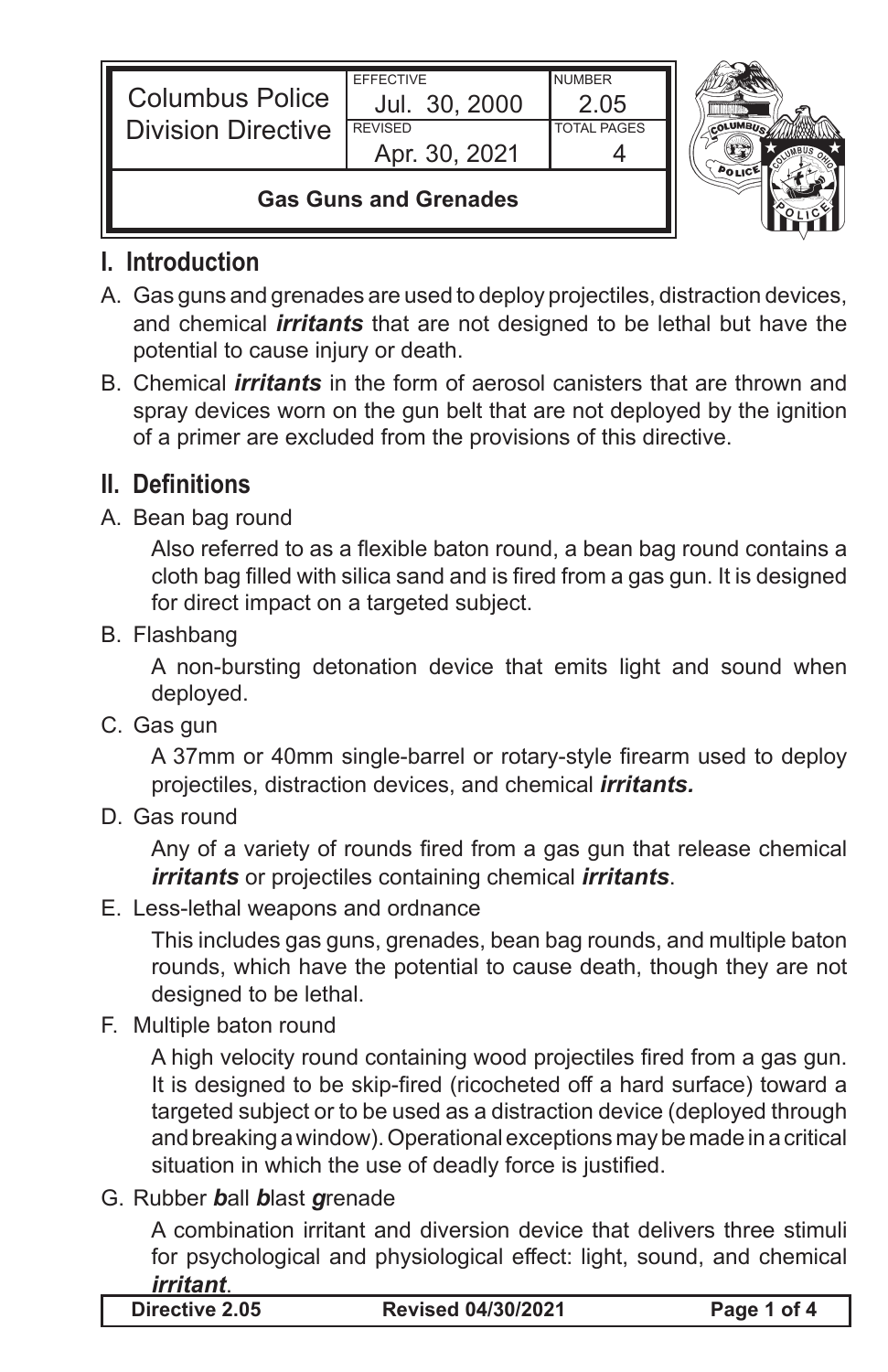H. Sponge *r*ound

A plastic body with a foam nose*,* which is spin-stabilized via the incorporated rifling collar and the 40mm launcher's rifled barrel, *fired from a gas gun.*

I. Warning/Signaling *m*unitions

A plastic body*,* which produces 170 decibels of sound, emits 5 million candelas of light, and deflagrates *(explodes)* at a distance of *50* meters *(approximately 164 feet)* with a*n OC* irritant payload, *fired from a gas gun.*

## **III. Policy Statements**

- A. Authorized sworn personnel shall only carry and use those gas guns and grenades that have been approved by the Chief of Police.
- B. The Division's use of force policy shall guide the use of gas guns and grenades; therefore, any discharge of a gas gun or detonation of a grenade (excluding flashbangs and multiple baton rounds used as a diversion) shall be a Level 7 use of force.
- C. Only sworn personnel who have satisfactorily completed annual specialty impact and gas munitions training are permitted to possess, deploy, or order the deployment of these munitions in the field.
- D. Supervisors shall issue the order to use a gas gun or grenade only when reasonable based upon the totality of the circumstances, which should include an evaluation of the need to use the device(s) weighed against the danger they pose to the suspect or others.
- E. Division personnel shall give a verbal warning that the use of a less-lethal weapon and/or projectile is imminent when practical.
- *F. Deployment of gas guns or grenades shall be reported as outlined in this policy. The supervisor who ordered the deployment should not complete the investigation, but he or she should be included in the chain of command review on policy compliance.*
- *G. Following a use of force with a gas gun or grenade, if a subject experiences a serious injury or is in medical distress, sworn personnel shall render aid as appropriate and as follows:* 
	- *1. Notify Communications Bureau personnel;*
	- *2. Summon Emergency Medical Services (EMS) and ensure that the dispatcher acknowledges the request; and*
	- *3. Render medical aid consistent with training and available equipment as soon as it is safe to do so.*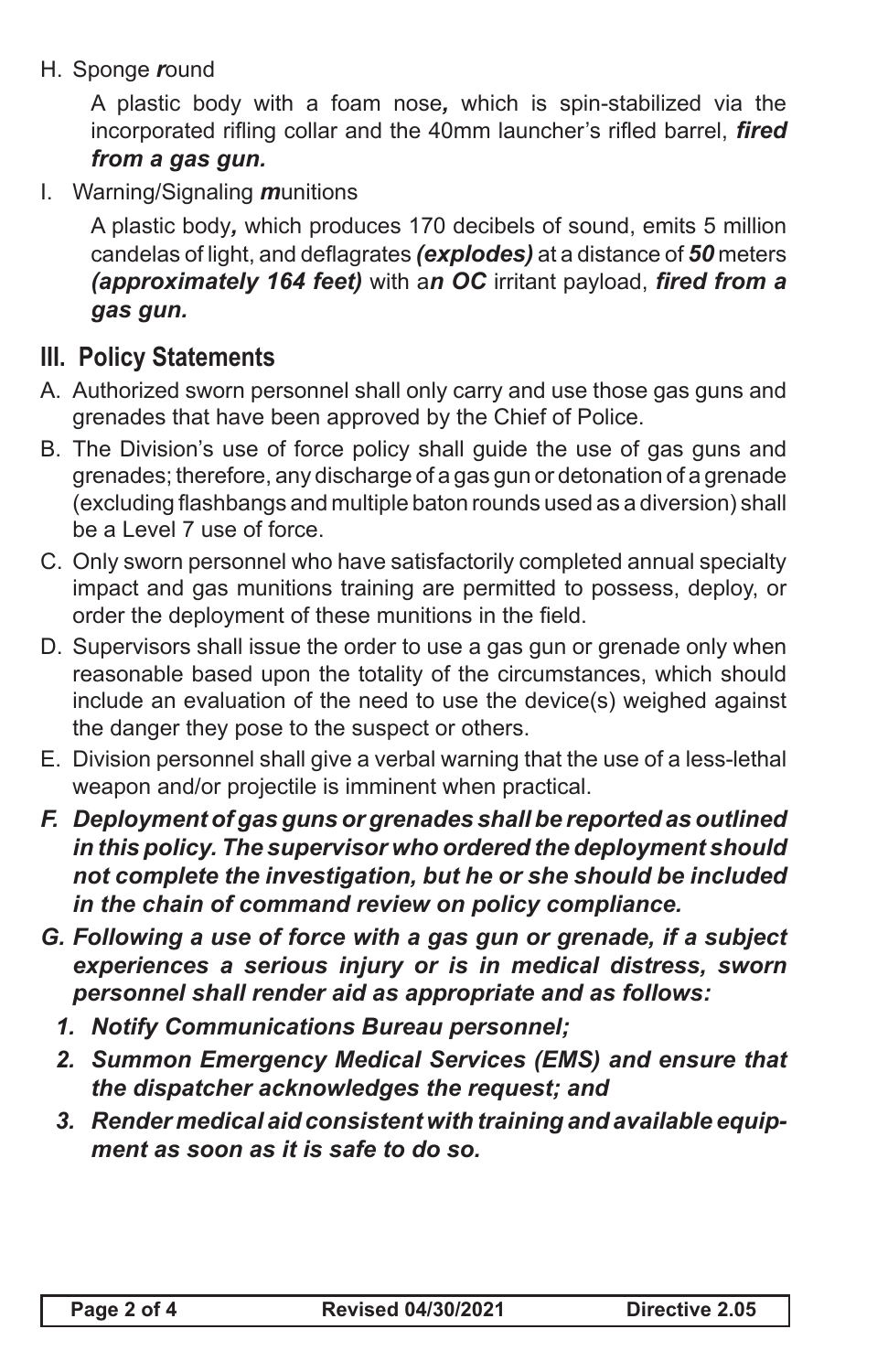# **IV. Procedures**

- A. Use of Gas Guns and Grenades
	- 1. Zone Lieutenant
		- a. Ensure that the zone has at least one gas gun available for use at all times.
		- b. Determine whether to use a gas gun or grenade immediately or call for SWAT.
		- c. Issue the order to use the gas gun or grenade. Such an order may be given via electronic or radio communications.
	- 2. SWAT or Drug Interdiction Section Lieutenant
		- a. Determine when a gas gun or grenade is to be used.
		- b. Issue the order to deploy the weapon.
			- (1) The order may be given via electronic or radio communications.
			- (2) Designate a lower-ranking SWAT or Drug Interdiction officer to give the order when necessary*, except in crowd control situations*.
	- 3. Personnel *A*ssigned to *P*ossess or *U*se a *G*as *G*un or *G*renade
		- a. Maintain the gas gun or grenade in good working order.
		- b. Contact the Ordnance Unit for any needed maintenance or repair.
		- c. Use a gas gun or grenade only on the order of a lieutenant, higherranking personnel, or the SWAT or Drug Interdiction Section Lieutenant's designee.
		- Note: Sergeants deploying beanbag rounds are not required to obtain prior approval.
		- d. Do not fire a gas gun or detonate a grenade without the assistance of a cover officer with a firearm.
	- 4. Ordnance Unit Personnel

Resupply personnel with gas guns, grenades, and less-lethal ordnance at the direction of a lieutenant or higher-ranking supervisor.

- B. Reporting and Investigation of Deployment
	- 1. Investigating *P*ersonnel
		- a. Comply with the "Discharged Firearms" directive and forward a copy of the administrative investigation to the Legal Advisor when:
			- (1) A human subject is struck and serious physical harm as defined in the Ohio Revised Code results.
			- (2) A human subject is struck and death results.
		- b. Comply with the "Use of Force" directive and forward a copy of the administrative investigation to the Legal Advisor when:
			- (1) No human subject is struck.
			- (2) A human subject is struck and not injured.